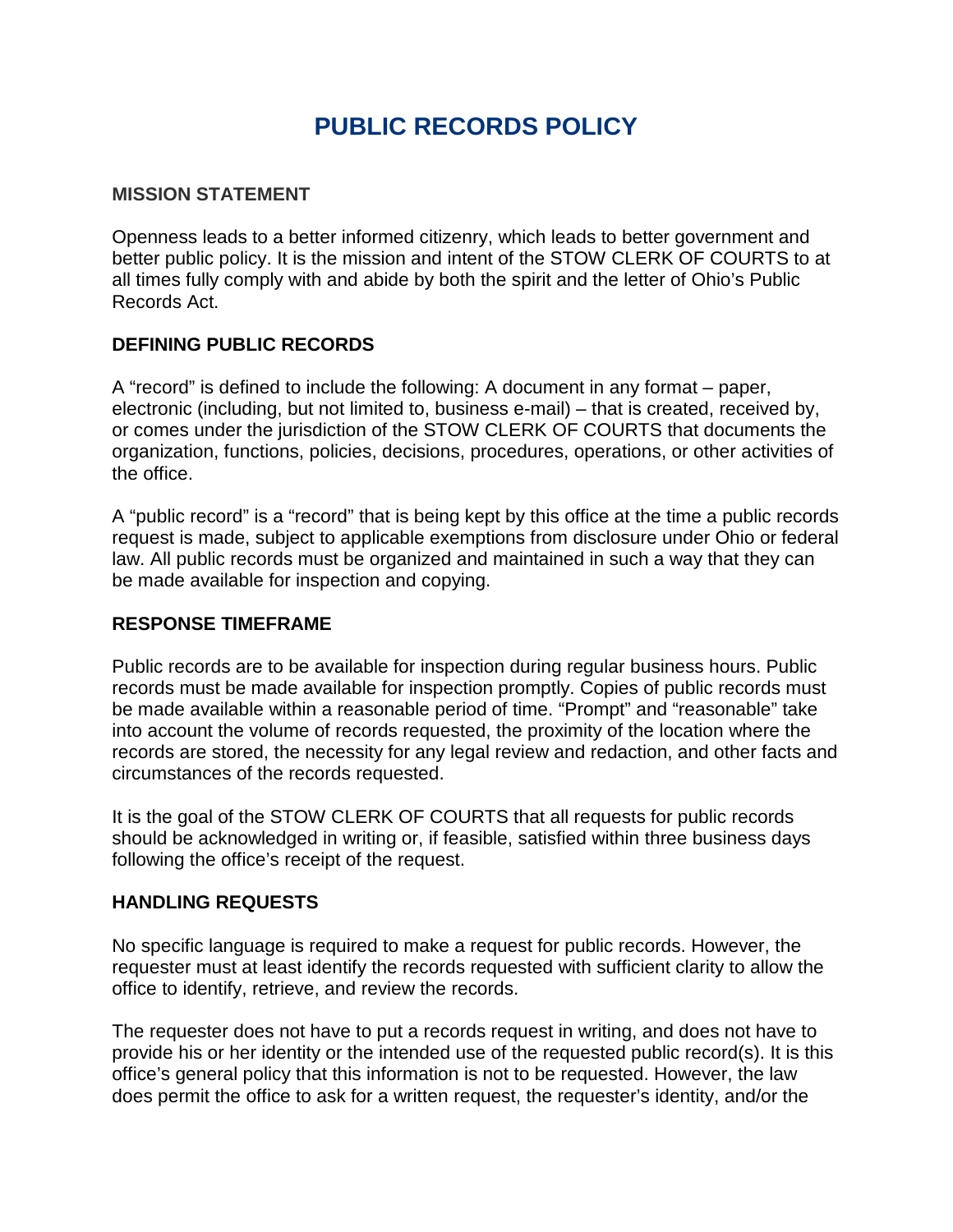intended use of the information requested, but only if (1) a written request or disclosure of identity or intended use would benefit the requester by enhancing the office's ability to identify, locate, or deliver the public records that have been requested; and (2) the requester is first told that a written request is not required and that the requester may decline to reveal the requester's identity or intended use.

In processing the request, the office does not have an obligation to create new records or perform a search or research for information in the office's records. An electronic record is deemed to exist so long as a computer is already programmed to produce the record through the office's standard use of sorting, filtering, or querying features.

Although not required by law, the office should consider generating new records when it makes sense and is practical under the circumstances.

In processing a request for inspection of a public record, an office employee may accompany the requester during inspection to make certain original records are not taken or altered.

A copy of the most recent edition of the Ohio Sunshine Laws Manual is available via the Attorney General's website (www.ohioattorneygeneral.gov/YellowBook) for the purpose of keeping employees of the office and the public educated as to the office's obligations under Ohio's Public Records Act, Ohio's Open Meetings Act, records retention laws, and Personal Information Systems Act.

## **ELECTRONIC RECORDS**

Records in the form of e-mail, text messaging, and instant messaging, including those sent and received via a hand-held communications device, are to be treated in the same fashion as records in other formats, such as paper or audiotape. Public record content transmitted to or from private accounts or personal devices is subject to disclosure. All employees or representatives of this office are required to retain their e-mail records and other electronic records in accordance with applicable records retention schedules.

### **DENIAL AND REDACTION OF RECORDS**

If the requester makes an ambiguous or overly broad request or has difficulty in making a request such that the office cannot reasonably identify what public records are being requested, the request may be denied, but the office must then provide the requester an opportunity to revise the request by informing the requester of the manner in which records are maintained and accessed by the office.

If the office withholds, redacts, or otherwise denies requested records, it must provide an explanation, including legal authority, for the denial(s). If the initial request was made in writing, the explanation must also be in writing. If portions of a record are public and portions are exempt, the exempt portions may be redacted and the rest must be released. When making public records available for public inspection or copying, the office shall notify the requester of any redaction or make the redaction plainly visible.